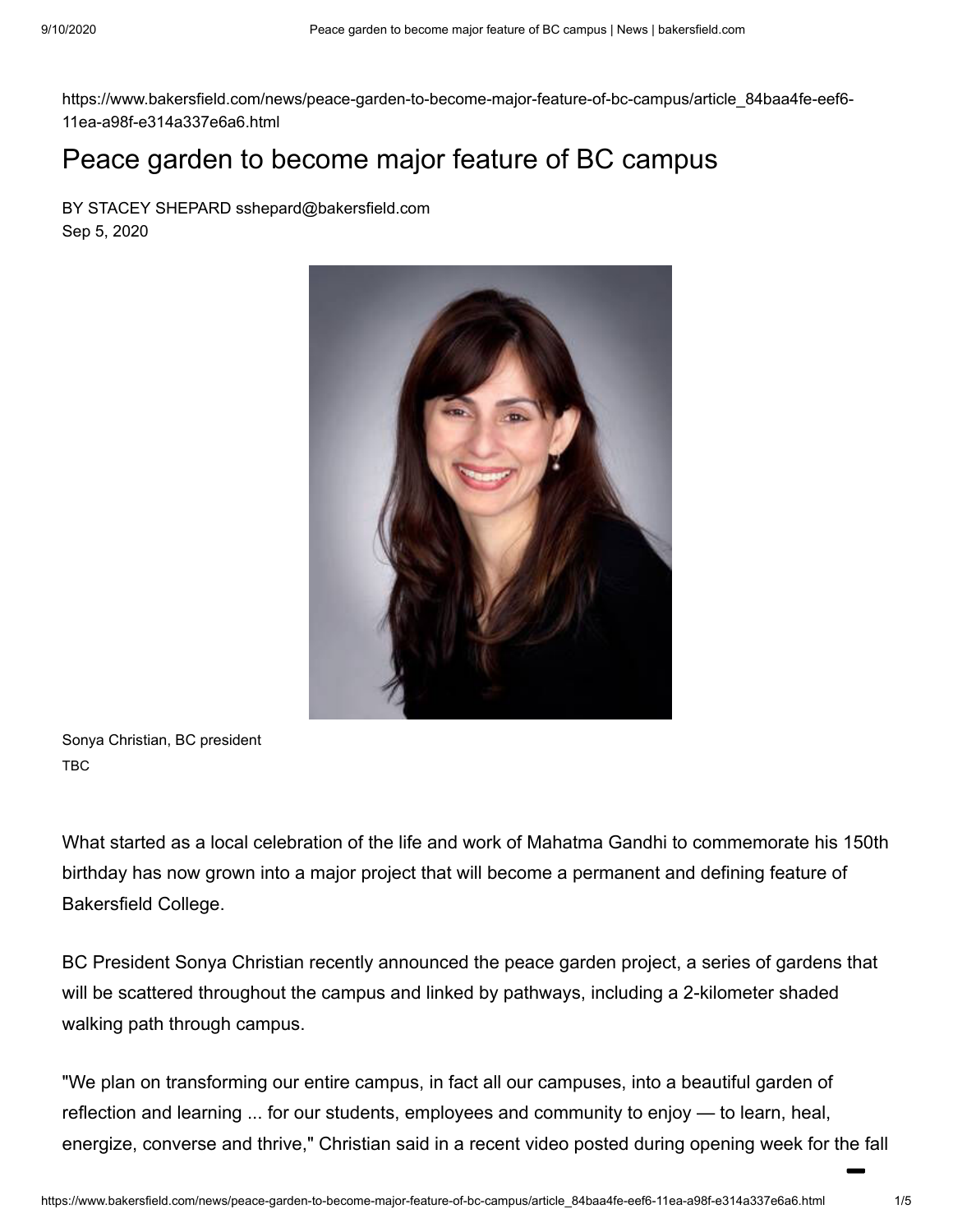semester.

The project will be completed over the coming years as BC undergoes major renovations and new construction thanks to Measure J, a \$500 million, voter-approved bond measure to modernize the Kern Community College District's facilities. Much of the money is going to fund projects at BC's northeast Bakersfield campus, which was built in the mid-1950s for a student population of less than 2,000. Today the college has close to 40,000 students among several campuses.

Once fully built, the garden will feature a main space that celebrates Gandhi and other peace leaders throughout history, such as Martin Luther King Jr. and the Dalai Lama, while smaller gardens will be themed around academic subject areas, such as an art and music area, and the college's core values: learning, integrity, diversity, community, wellness and sustainability. More than just plants and trees, the spaces will likely include art, statues, benches and inspirational signage. They are envisioned as a space for learning and personal growth, as well as a live laboratory for horticulture programs and perhaps eventually a draw for visitors to the area as a botanical garden.

"This is much more than landscaping, much bigger than beautifying the campus. We're going to be creating interactive spaces where we can go to draw inspiration," said Krista Moreland, a professor of anthropology at BC and the faculty representative on the peace garden committee. "This is going to be our identity at BC for decades and decades to come."

Work on the shaded walking path and the first garden next to the campus library is set to begin this spring but the rest of the gardens will likely be designed and planted over the coming years as construction is completed, said Bill Potter, BC's executive director of maintenance and facilities.

While the walking path and trees to shade it are covered under Measure J, the gardens will be paid for through fundraising in the community, Potter said.

The gardens project came about as a result of collaborations between Christian, who grew up in India, and Dr. Naina Patel, a local physician who with her husband, local oncologist Ravi Patel, runs the Ravi and Naina Patel Foundation.

The Patels' foundation was involved in helping to organize the local events celebrating Gandhi's birthday in 2019, including an essay contest, screening of a Gandhi movie, a peace march at Cal State Bakersfield, and a visit to Bakersfield by Gandhi grandson Arun Gandhi, who spoke at Cal State